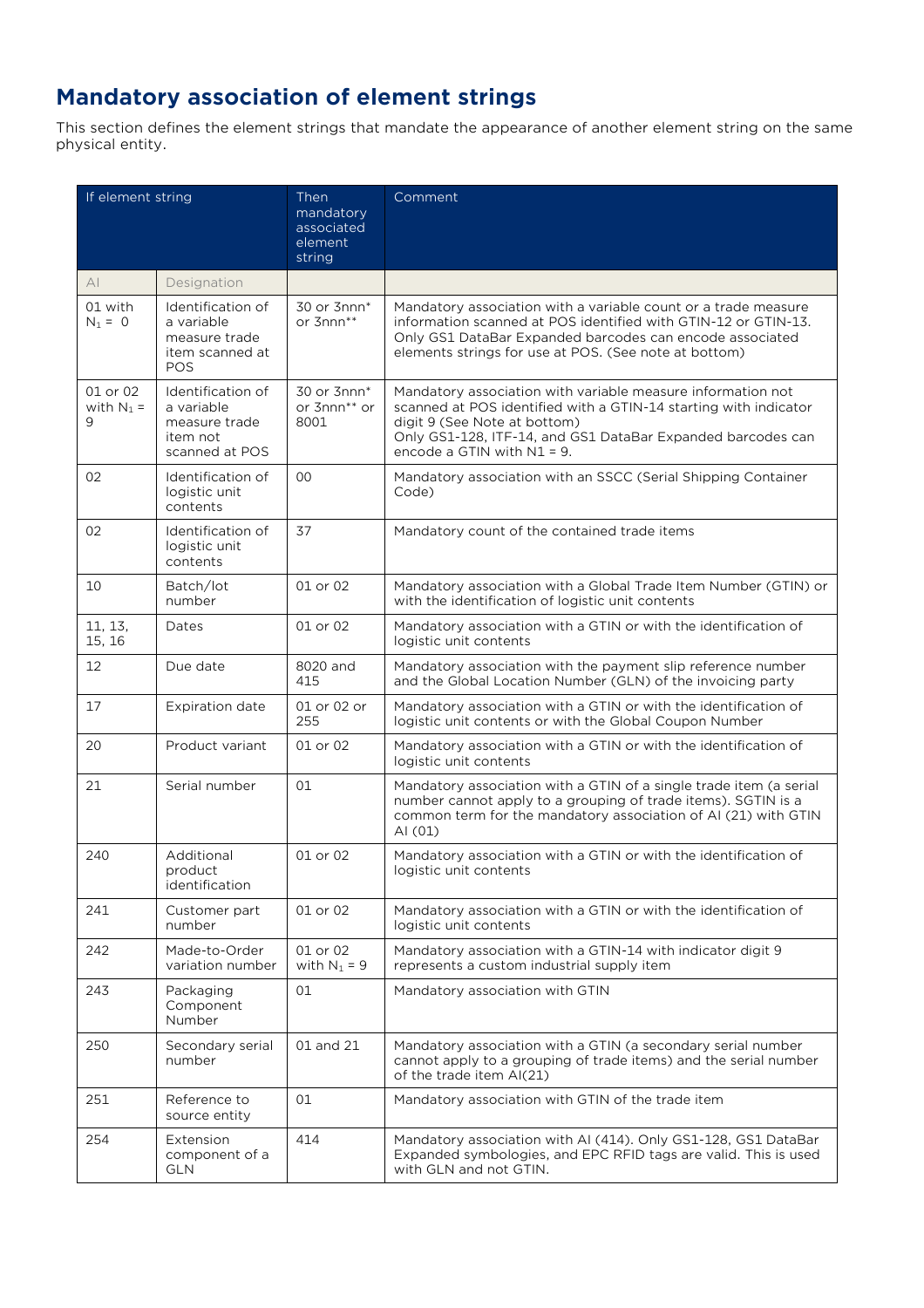| If element string |                                                                             | Then<br>mandatory<br>associated<br>element<br>string | Comment                                                                                                                                                                                                                                                                                     |
|-------------------|-----------------------------------------------------------------------------|------------------------------------------------------|---------------------------------------------------------------------------------------------------------------------------------------------------------------------------------------------------------------------------------------------------------------------------------------------|
| 30                | Variable count                                                              | 01 or 02                                             | Mandatory association with a GTIN for a variable measure trade<br>item (e.g., GTIN-12 or GTIN-13 for trade items scanned at POS,<br>GTIN-14s starting with indicator digit 9 for trade items not<br>scanned at POS) or the identification of variable measure content<br>of a logistic unit |
| $3$ nnn $*$       | Trade measures<br>that cannot be<br>summed                                  | 01                                                   | Mandatory association with a GTIN for a variable measure trade<br>item (e.g., GTIN-12 or GTIN-13 for trade items scanned at POS,<br>GTIN-14s starting with indicator digit 9 for trade items not<br>scanned at POS)                                                                         |
| $3$ nnn $**$      | Trade measures<br>that can be<br>summed                                     | 01 or 02                                             | Mandatory association with a GTIN for a variable measure trade<br>item (e.g., GTIN-12 or GTIN-13 for trade items scanned at POS,<br>GTIN-14s starting with indicator digit 9 for trade items not<br>scanned at POS) or the identification of variable measure content<br>of a logistic unit |
| $3$ nnn***        | Logistic<br>measures                                                        | 00 or 01                                             | Mandatory association with an SSCC or a variable measure GTIN<br>for trade item not scanned at POS (e.g., a GTIN-14 starting with<br>the digit 9)                                                                                                                                           |
| 337n              | Kilograms per<br>square metre                                               | 01                                                   | Mandatory association with a GTIN                                                                                                                                                                                                                                                           |
| 37                | Count of units<br>contained                                                 | 02                                                   | Mandatory association with the identification of logistic unit<br>contents                                                                                                                                                                                                                  |
| 390 <sub>n</sub>  | Amount payable<br>or Coupon value<br>- single<br>monetary area              | 8020 and<br>415 or 255                               | Mandatory association with the payment slip reference number<br>and the GLN of the invoicing party or with the Global Coupon<br>Number                                                                                                                                                      |
| 391n              | Amount payable<br>$-$ with ISO<br>currency code                             | 8020 and<br>415                                      | Mandatory association with the payment slip reference number<br>and the GLN of the invoicing party                                                                                                                                                                                          |
| 392n              | Amount payable<br>- when scanned<br>at POS - single<br>monetary unit        | 01                                                   | Mandatory association with a variable count or a trade measure<br>scanned at POS when identified with a GTIN-12 or GTIN-13.                                                                                                                                                                 |
| 392n              | Amount payable<br>when not<br>scanned at POS<br>- single<br>monetary unit   | 01                                                   | Mandatory association with a variable measure information when<br>identified GTIN-14.                                                                                                                                                                                                       |
| 393n              | Amount payable<br>- when scanned<br>at POS -with ISO<br>currency code       | 01                                                   | Mandatory association with a variable count or a variable measure<br>when scanned at POS and identified with GTIN-12 or GTIN-13.                                                                                                                                                            |
| 393n              | Amount payable<br>when not<br>scanned at POS<br>- with ISO<br>currency code | 01                                                   | Mandatory association with a variable measure information when<br>identified with a GTIN-14.                                                                                                                                                                                                |
| 394 <sub>n</sub>  | Percentage of a<br>coupon                                                   | 255                                                  | Mandatory association with the Global Coupon Number                                                                                                                                                                                                                                         |
| 403               | Routing code                                                                | 00                                                   | Mandatory association with an SSCC                                                                                                                                                                                                                                                          |
| 415               | GLN of the<br>invoicing party                                               | 8020                                                 | Mandatory association with payment slip reference number                                                                                                                                                                                                                                    |
| 422               | Country of origin                                                           | 01 or 02                                             | Mandatory association with a GTIN                                                                                                                                                                                                                                                           |
| 423               | Country of initial<br>processing                                            | 01 or 02                                             | Mandatory association with a GTIN or with the identification of<br>logistic unit contents                                                                                                                                                                                                   |
| 424               | Country of<br>processing                                                    | 01 or 02                                             | Mandatory association with a GTIN or with the identification of<br>logistic unit contents                                                                                                                                                                                                   |
| 425               | Country of<br>disassembly                                                   | 01 or 02                                             | Mandatory association with a GTIN or with the identification of<br>logistic unit contents                                                                                                                                                                                                   |
| 426               | Country of full<br>processing                                               | 01 or 02                                             | Mandatory association with a GTIN or with the identification of<br>logistic unit contents                                                                                                                                                                                                   |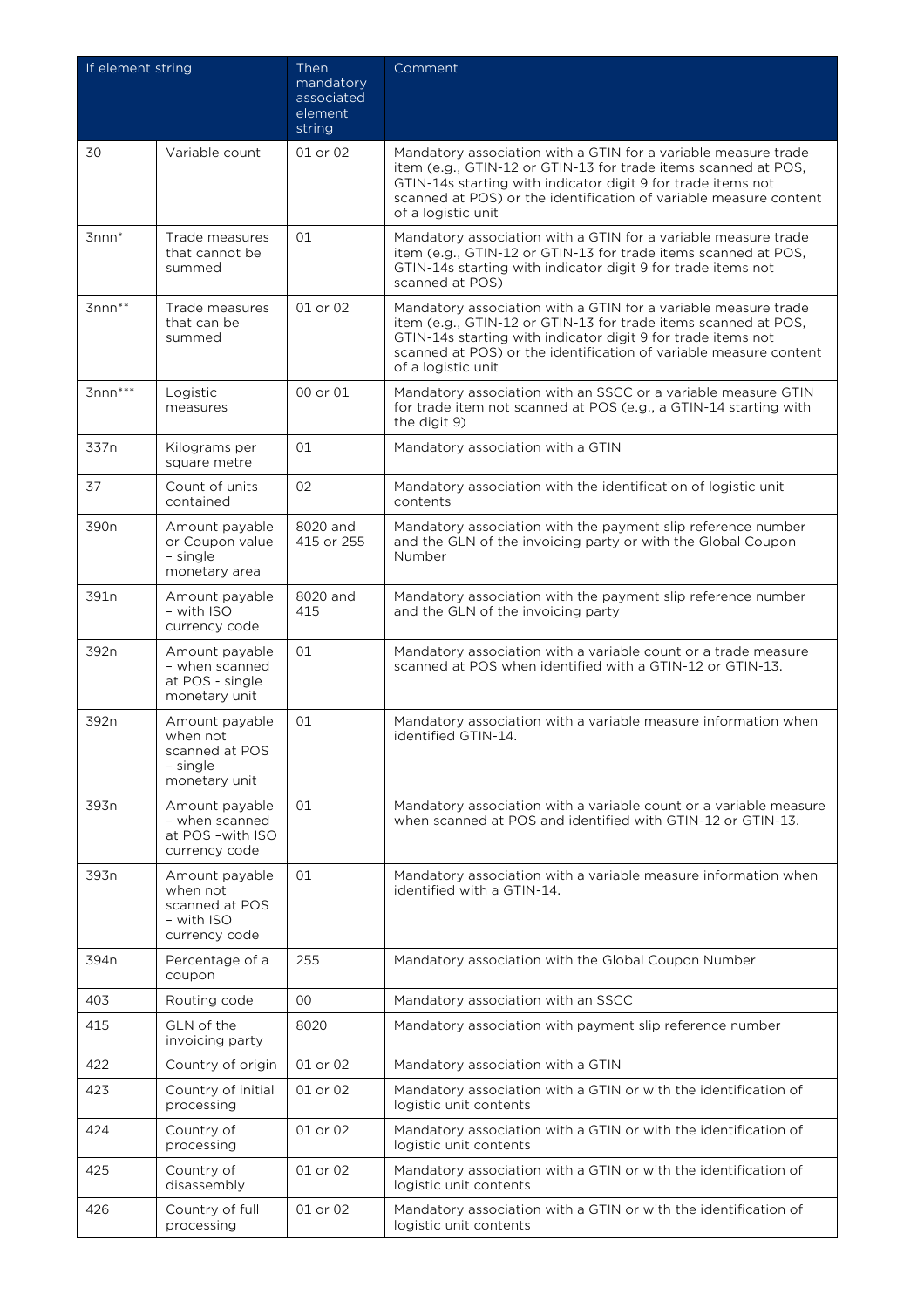| If element string |                                                              | Then<br>mandatory<br>associated<br>element<br>string | Comment                                                                                                                                                                                                                                                                                      |
|-------------------|--------------------------------------------------------------|------------------------------------------------------|----------------------------------------------------------------------------------------------------------------------------------------------------------------------------------------------------------------------------------------------------------------------------------------------|
| 427               | Country<br>subdivision of<br>origin code for a<br>trade item | 01 or 02<br>and 422                                  | Mandatory association with a GTIN and the Country of Origin of<br>the trade item                                                                                                                                                                                                             |
| 7001              | NATO stock<br>number                                         | 01 or 02                                             | Mandatory association with a GTIN or with the identification of<br>logistic unit contents                                                                                                                                                                                                    |
| 7002              | UN/ECE meat<br>carcasses and<br>cuts<br>classification       | 01 or 02                                             | Mandatory association with a GTIN or with the identification of<br>logistic unit contents                                                                                                                                                                                                    |
| 7003              | <b>Expiration date</b><br>and time                           | 01 or 02                                             | Mandatory association with a GTIN or with the identification of<br>logistic unit contents                                                                                                                                                                                                    |
| 7004              | Active potency                                               | 01 and 10                                            | Mandatory association with the GTIN and Batch/lot number                                                                                                                                                                                                                                     |
| 7005              | Catch Area                                                   | 01 or 02                                             | Mandatory association with a Global Trade Item Number (GTIN) or<br>with the identification of logistic unit contents                                                                                                                                                                         |
| 7006              | First freeze date                                            | 01 or 02                                             | Mandatory association with a Global Trade Item Number (GTIN) or<br>with the identification of logistic unit contents                                                                                                                                                                         |
| 7007              | Harvest date                                                 | 01 or 02                                             | Mandatory association with a Global Trade Item Number (GTIN) or<br>with the identification of logistic unit contents                                                                                                                                                                         |
| 7008              | Species for<br>fishery purposes                              | 01 or 02                                             | Mandatory association with a Global Trade Item Number (GTIN) or<br>with the identification of logistic unit contents                                                                                                                                                                         |
| 7009              | <b>Fishing Gear</b><br>type                                  | 01 or 02                                             | Mandatory association with a Global Trade Item Number (GTIN) or<br>with the identification of logistic unit contents                                                                                                                                                                         |
| 7010              | Production<br>method                                         | 01 or 02                                             | Mandatory association with a Global Trade Item Number (GTIN) or<br>with the identification of logistic unit contents                                                                                                                                                                         |
| 703(s)            | Number of<br>processor                                       | 01 or 02                                             | Mandatory association with a GTIN or with the identification of<br>logistic unit contents                                                                                                                                                                                                    |
| 710               | National<br>Healthcare<br>Reimbursement<br>Number            | 01                                                   | Mandatory association with the GTIN of the trade item                                                                                                                                                                                                                                        |
| 711               | National<br>Healthcare<br>Reimbursement<br>Number            | 01                                                   | Mandatory association with the GTIN of the trade item                                                                                                                                                                                                                                        |
| 712               | National<br>Healthcare<br>Reimbursement<br>Number            | 01                                                   | Mandatory association with the GTIN of the trade item                                                                                                                                                                                                                                        |
| 713               | National<br>Healthcare<br>Reimbursement<br>Number            | 01                                                   | Mandatory association with the GTIN of the trade item                                                                                                                                                                                                                                        |
| 8001              | Variables of roll<br>products                                | 01                                                   | Mandatory association with a variable measure GTIN (e.g., an<br>GTIN-14 starting with the digit 9)                                                                                                                                                                                           |
| 8005              | Price per unit of<br>measure                                 | 01 or 02                                             | Mandatory association with a GTIN for a variable measure trade<br>item (e.g., GTIN-12 or GTIN-13 for trade items scanned at POS,<br>GTIN-14s starting with indicator digit 9 for trade items not<br>scanned at POS) or the identification of variable measure content<br>of a logistic unit. |
| 8007              | International<br>Bank Account<br>Number                      | 8020 and<br>415                                      | Mandatory association with the payment slip reference number<br>and the GLN of the invoicing party                                                                                                                                                                                           |
| 8008              | Date and time of<br>production                               | 01 or 02                                             | Mandatory association with a GTIN or with the identification of<br>logistic unit contents                                                                                                                                                                                                    |
| 8011              | Component /<br>Part Identifier<br>serial number              | 8010                                                 | Mandatory association with Component / Part Identifier                                                                                                                                                                                                                                       |
| 8012              | Software Version                                             | 01                                                   | Mandatory association with a Global Trade Item Number (GTIN)                                                                                                                                                                                                                                 |